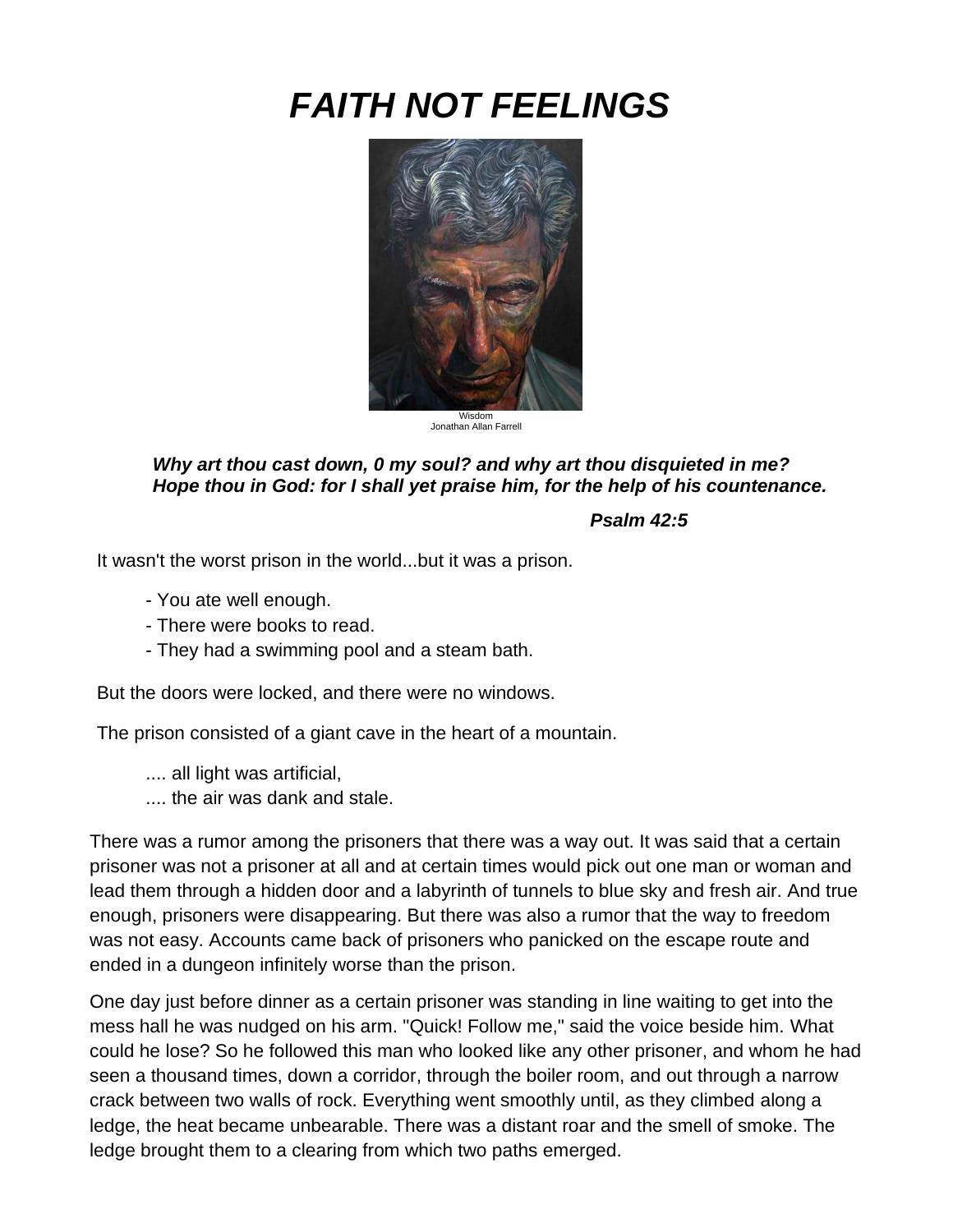- One was cool and covered with soft green moss and beautifully lighted.
- The other led to what appeared to be a tunnel of fire one hundred yards off.

"Come!" said the guide and headed quickly toward the fire. "Wait a minute! You're making a mistake!" cried the prisoner. "No one will ever survive those flames. Let's take this path. See, it's cool and easy on the feet. And you can see where you're going." The guide ran back and grabbed the prisoner by the arm. "We don't have time to fool around! Come on! We're going through those flames! Beyond them is blue sky. That mossy path where you think you can see where you're going leads to a prison far worse that you've ever been in. Once you're in you'll never get out." But the prisoner wrenched himself loose from his guide's grip and started running toward the other path. "I don't like the feel of flames," he cried as he turned the corner and disappeared from sight. "Better he should never have come out of his prison," said the guide, "than that he should turn down that path."

One of the most dangerous things we can do is start following Jesus out of our old life and then switch to letting our feelings become our guide. And how often we allow ourselves to be guided by our feelings.

- "I don't feel the presence of God.... I must be lost."
- "I feel great ...I must be on the right track."
- "I don't feel good about myself these days..\_.: something must be wrong."

We measure where we are, what we are by how we feel. Once we attach major importance to how we feel, our feelings rule our lives. Perhaps we don't take Tylenol or Sominex to alter how we feel. Perhaps we resist the compulsion to eat three sandwiches before we go to bed to counteract the empty feeling inside our souls. Maybe we don't fish for compliments to retain our feeling of insecurity. But, if we measure our relationship with God by how we feel we're still in bondage to feelings.

- We will chase after experiences that make us "feel" the Spirit.
- We will be drawn to places that give us the feeling of peace or divine power.
- We will take the path that makes us feel comfort and avoid the path that causes us to feel pain.

Even if we do "feel" the presence of God, that "feeling" will never by itself hold us in God's presence. When the feeling has passed, as the feeling always does, does that mean God is gone? It's one thing to "feel" God... quite another to know God.

- I can feel God now ...and feel nothing of God tomorrow.
- But if I know God now ...

…. then *I have what I need* to still know God tomorrow *regardless of how I feel.*

*.... For his sake I have suffered the loss of all things, and count them as refuse, in order that I may gain Christ and be found in him, not having a righteousness of my own, based on law, but that which is through faith in Christ, the righteousness from God that depends on faith; that I may know him and the power of his resurrection, and may share his sufferings, be-coming like him in his death.....*

*Philippians 3:8a-10*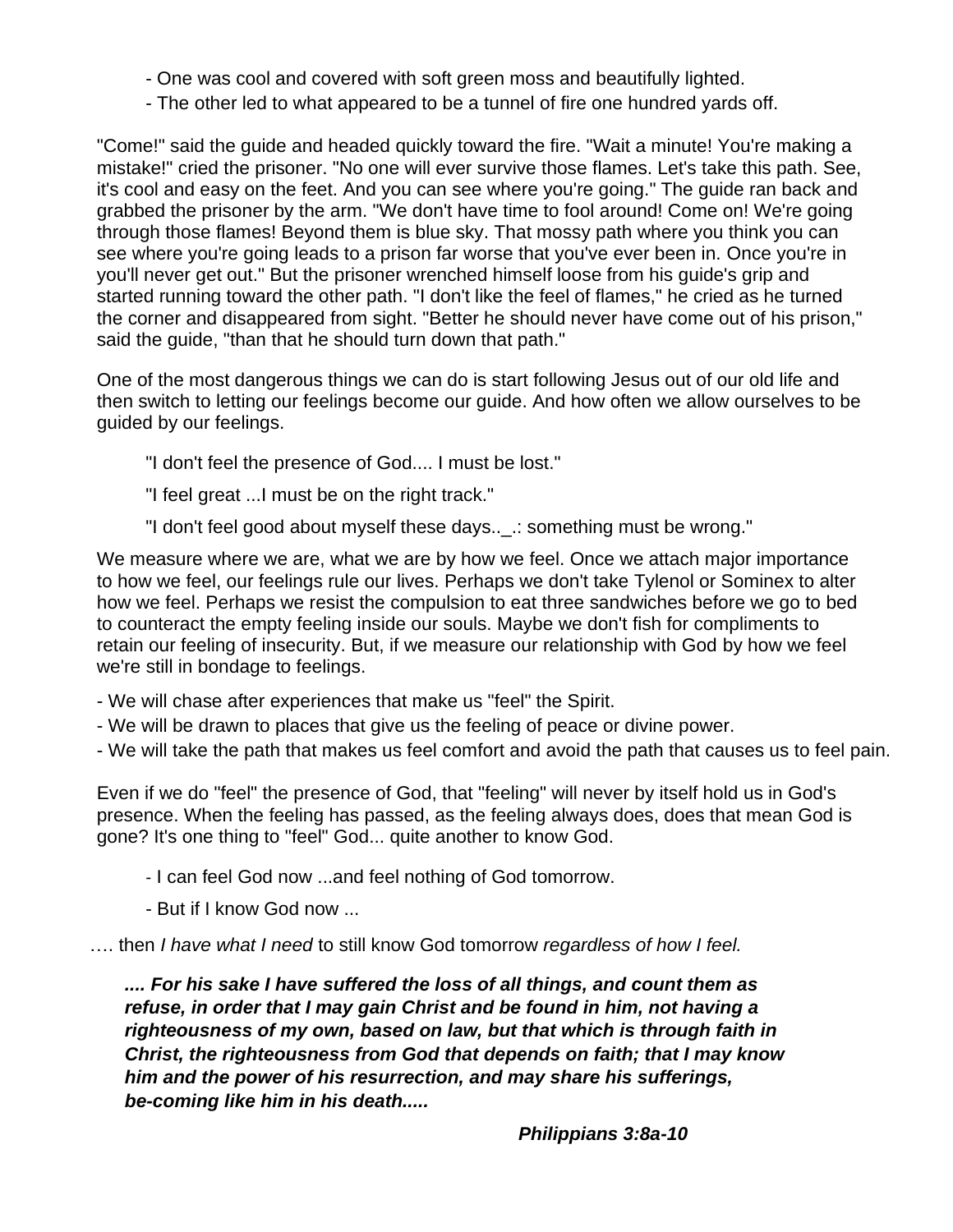## **.... that I may know him...**.

Knowing Jesus in the power of his resurrection may be attended by wonderful feelings.

But knowing Jesus in the fellowship of his sufferings, for all its joy, involves feelings of pain.

### **And becoming like Jesus in his death takes us through a tunnel of fire.**



Refiner's Fire Jonathan Allan Farrell

## **.... that I may know him...**.

On Palm Sunday everybody felt God.

*And the crowds that went before him and that followed him shouted, "Hosanna to the Son of David! Blessed is he who comes in the name of the Lord! Hosanna in the highest!" And when he entered Jerusalem, all the city was stirred, saying, "Who is this?" And the crowds said, "This is the prophet Jesus from Nazareth of Galilee." And Jesus entered the temple of God and drove out all who sold and bought in the temple, and he overturned the tables of the moneychangers and the seats of those who sold pigeons. He said to them, "It is written, 'My house shall be called a house of prayer'; but you make it a den of robbers." And the blind and the lame came to him in the temple, and he healed them***.**

*Matthew 21:9-14*

They felt God as they shouted,

### **"Hosanna to the Son of David! Blessed is he who comes in the name of the Lord!"**

Yes, and they felt God as they watched Jesus enter the temple that day and turn over the tables of the money changers and knock down the seats of those who sold pigeons. They felt the holiness of God burn through their hearts as Jesus said to them, *"It is written, 'My house shall be called a house of prayer'; but you make it a den of robbers."*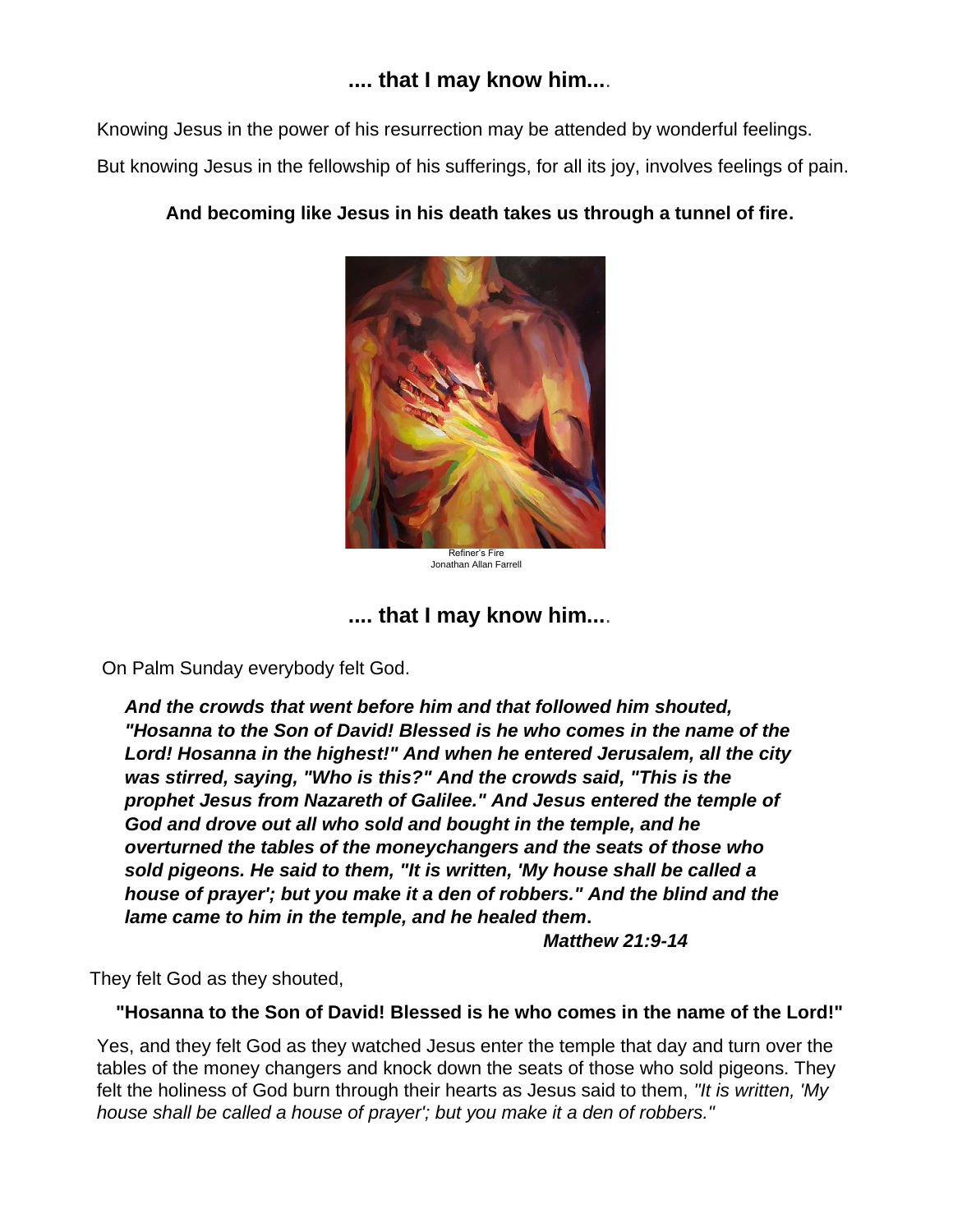Again they felt God as they watched the blind and the lame coming to him in the temple and walking away healed. But how long did the feeling last? In a few days these very people who felt God in such a wonderful way as they followed Jesus around that day were screaming for Jesus' blood.

And who were the ones who kept going when everything turned sour? Those whose roots of knowing Jesus pene-trated below the level of feeling.

Who  $\ldots$ 

- ...even when their minds were confused,
- ...even when their hearts were broken,
- ...even when their nerve left them,

...still held on to the words that he spoke and kept going though they felt devastated,

For example, Mary Magdalene. If Mary had gone by feelings she would have been destroyed by the ab-surdity of it all Friday afternoon. But Mary kept going.

- She stuck by Jesus' cross, attended to his burial, kept the Sabbath, was first at the tomb the next morning to finish what needed to be done. No wonder she was also the first to see him alive from the dead.

But what do we do if we find that,

- we are preoccupied with our feelings,
- we are measuring our spiritual condition,
- gauging our relationship with the living God by whether or not we feel his presence?

With an act of will, a thousand times a day if necessary, we have to *defy feelings* and start living by faith.

### **1. To live by faith is to believe with our will even when our hearts feel as weak as water.**

## **"Let not your hearts be troubled; believe in God, believe also in me."**

### **"Let not your hearts be troubled, neither let them be afraid,"**

In your mind you feel troubled.

In your body you feel nervous ...

…. but you refuse to let your heart be troubled.

With your heart you will... to believe Jesus ... to trust that he will do exactly what he has promised.

- When my best friend says to me, "Don't be upset,"...I'm still upset.
- When my doctor or my spiritual advisor says, "Don't be upset".... I'm still upset.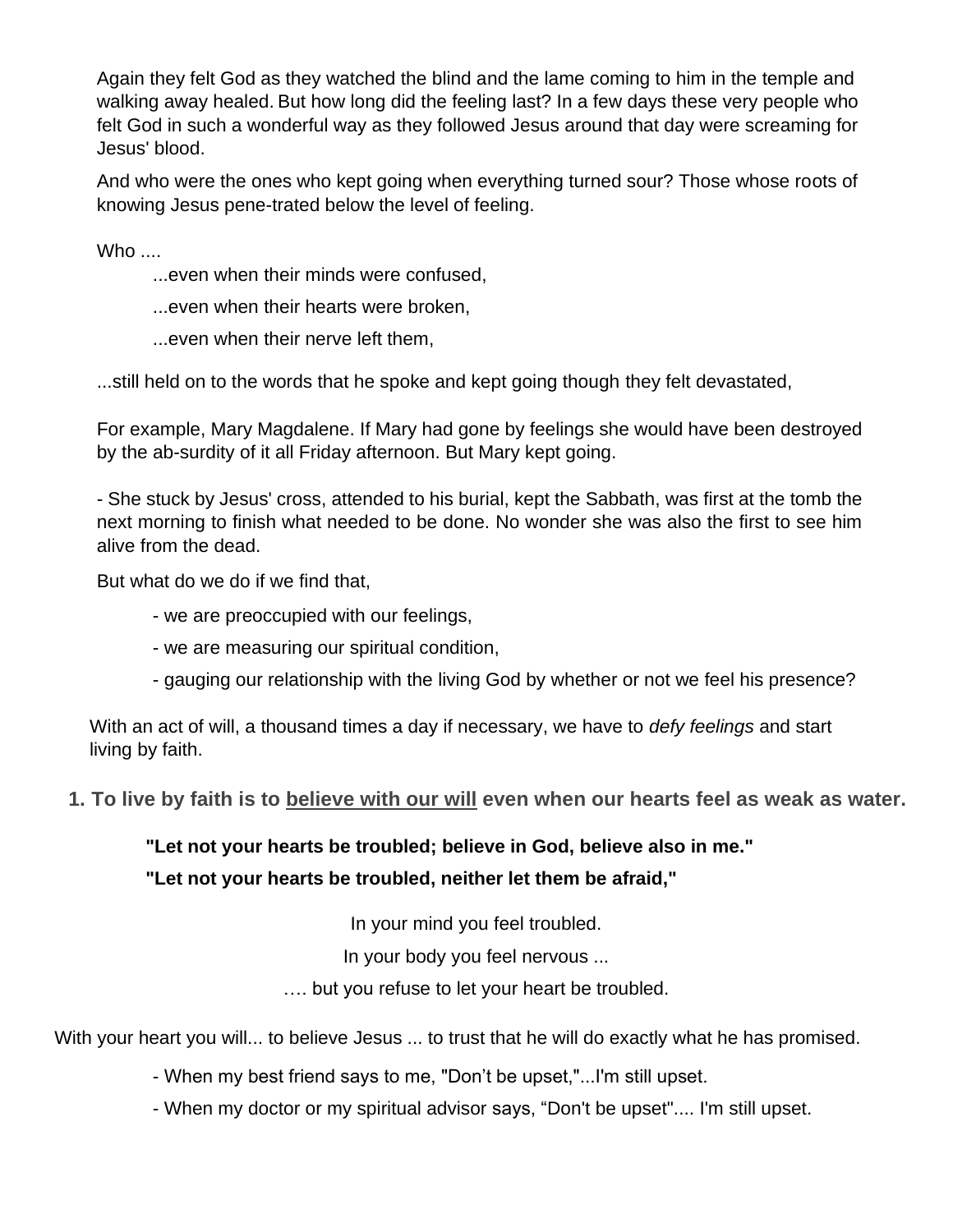But when in my heart I hear Jesus saying to me...

**"***Let not your heart be troubled. Believe in God, believe also in me,"*



Ears to Hear Jonathan Allan Farrell

This I can do because when I take hold of his words with my will, those words come to life.

Again and again he says to us,

**"Do not be anxious about your life."** (*Matthew 6:25)*

**"Do not be anxious saying, 'What shall we eat, or what shall we drink, or how shall we be clothed?"'** (*Matthew 6:31)*

**"Do not be anxious about tomorrow."** (*Matthew 6:34)*

**"Have no anxiety about anything but in everything by prayer and supplication with thanksgiving, let your requests be made known to God."** *(Philippians 4:6)*

And when we respond to those commands with our will, the peace of God which passes all understanding keeps our hearts and our minds in Christ Jesus no matter how we feel.

### *Why art thou cast down, 0 my soul? and why art thou disquieted in me? Hope thou in God: for I shall yet praise him, for the help of his countenance.*

...for the help of his face ... the help of being able to look into this face instead of measuring my feelings. And the face of God in this world is the Spirit of Jesus and that face is always near.

**2. To live by faith is to act even if our feelings have to go through a tunnel of fire.**

*And as Jesus was going up to Jerusalem, he took the twelve disciples aside, and on the way he said to them, "Behold, we are going up to Jerusalem; and the Son o£ man will be delivered to the chief priests and scribes, and they will condemn him to death, and deliver him to the Gentiles to be mocked and scourged and crucified, and he will be raised on the third day."*

### *Matthew 20:17-19*

Jesus was going to his baptism of fire...and he calls us to follow him through those same flames.

*"If anyone would come to me, let him deny himself, take up his cross daily, and follow me."*